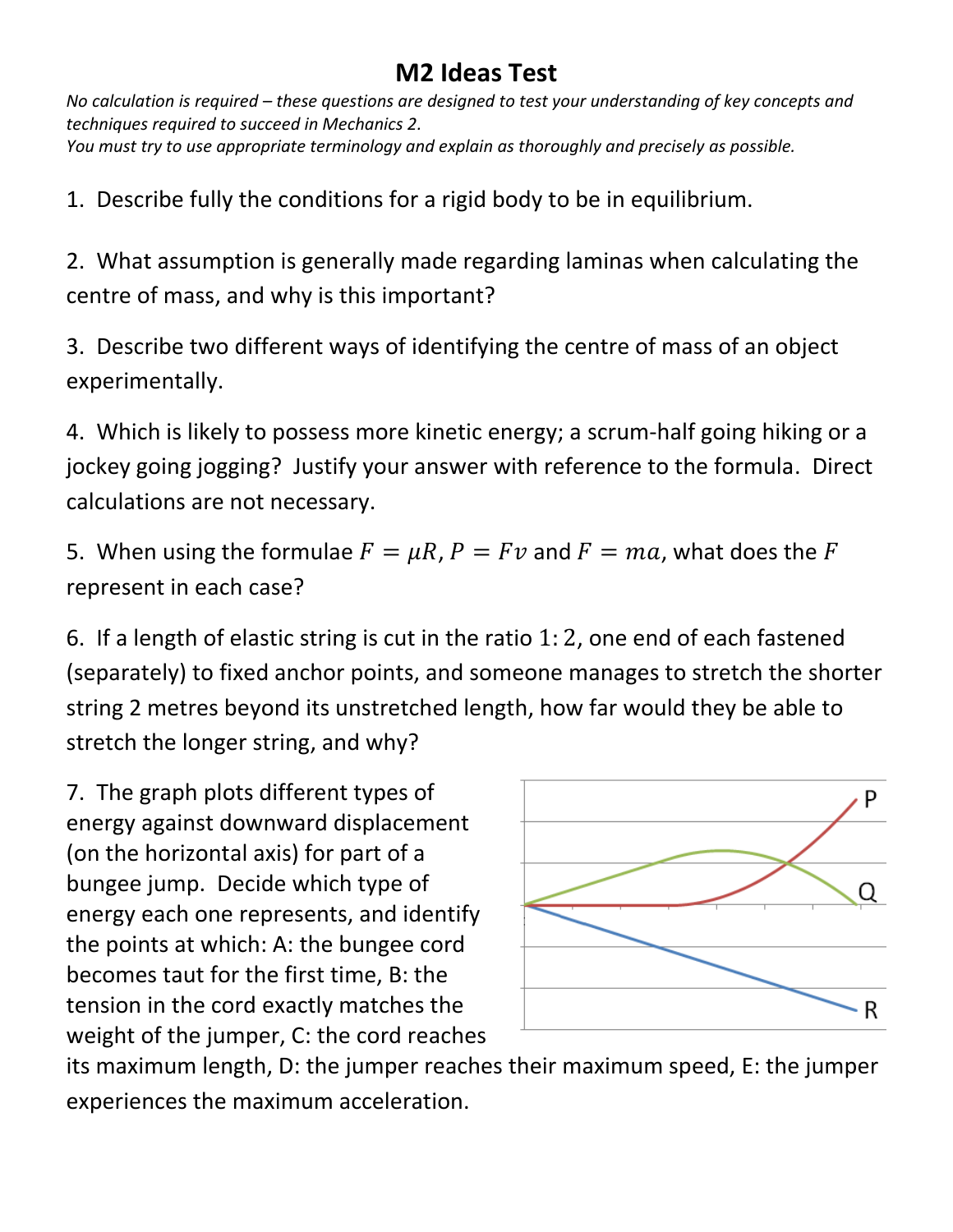8. How could you find displacement and acceleration from a velocity-time graph?

9. What is the significance of the constant of integration in the context of finding velocity from an expression for acceleration?

10. What are the two different ways of measuring the speed of an object which follows circular motion? Give their names and descriptions.

11. When dealing with horizontal circular motion, which two directions is it generally necessary to resolve forces in, and why?

12. When dealing with vertical circular motion, what are the three main types of circular motion you might encounter, and how do they differ when it comes to the forces acting on the particle?

13. When an object is fixed on a vertical circular track, if it doesn't have sufficient energy to complete vertical circles, it may oscillate between its highest points. What forces would be acting on the particle, and which way would they point? Note: You should consider both oscillation that goes above the centre and oscillation below the centre.

14. What is the key factor that determines if a particle *not* fixed in a vertical circular track remains in circular motion?

15. A tennis ball is attached to a string and then given sufficient initial velocity to swing around in a vertical circle from a fixed centre. Which way is the acceleration acting shortly before it reaches its highest point?

16. If the tennis ball is not travelling fast enough to complete full circles, what are the two factors whose combined effect causes the string to go slack?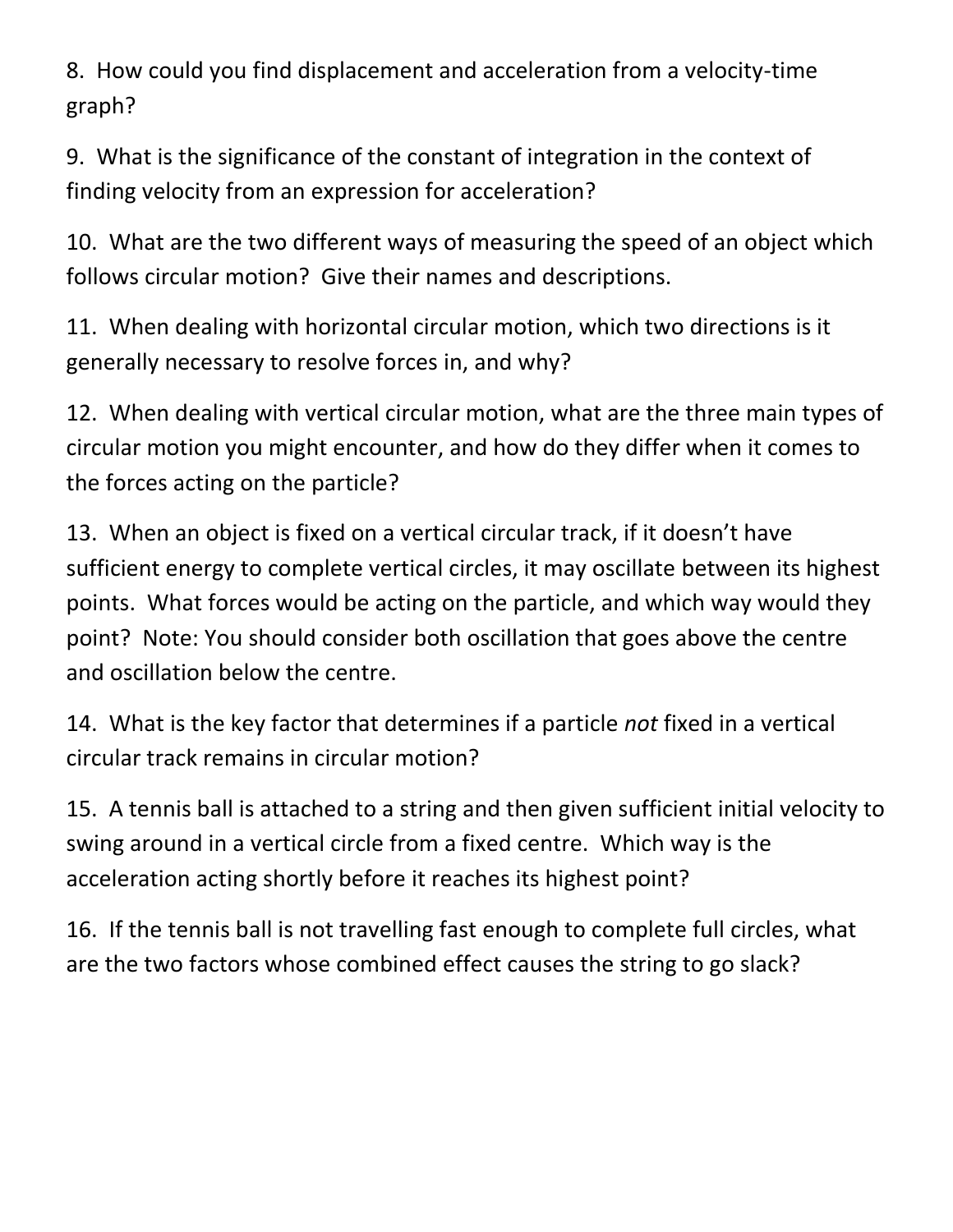## **M2 Ideas Test - SOLUTIONS**

1. Describe fully the conditions for a rigid body to be in equilibrium.

**Forces must be balanced (resultant force of zero)** *and* **the moment about any given point must be zero.** 

2. What assumption is generally made regarding laminas when calculating the centre of mass, and why is this important?

**That the laminas are uniform. That is, their mass is evenly distributed. This means the mass is directly proportional to the area and therefore is not necessary when finding the centre of mass provided the shape and size are known.** 

3. Describe two different ways of identifying the centre of mass of an object experimentally.

**Suspending the object from various points – the vertical line will always lie through the centre of mass. Alternatively, spin the object in mid-air and observe the point about which it rotates.** 

4. Which is likely to possess more kinetic energy; a scrum-half going hiking or a jockey going jogging? Justify your answer with reference to the formula. Direct calculations are not necessary.

**The jogging jockey. While the rugby player will have a greater mass, the difference in speed will have much more of an effect since the formula shows that kinetic energy is directly proportional to mass, but also directly proportional to the square of the speed. Even though a scrum half is generally one of the lighter players of the team, they are likely to weigh upwards of 80kg while the average jockey will be around 50kg. Taking a hiking speed to be around 4.5mph and a jog at 6mph. This would give the jogger around 10% more kinetic energy.** 

5. When using the formulae  $F = \mu R$ ,  $P = Fv$  and  $F = ma$ , what does the F represent in each case? In  $F = \mu R$ , it represents the maximum frictional force (attained when in motion or in limiting equilibrium). In  $P = Fv$  it represents the motive (or driving) force of the vehicle producing the power. In  $\boldsymbol{F} = \boldsymbol{m} \boldsymbol{a}$  it represents the overall resultant force acting on the particle in question.

6. If a length of elastic string is cut in the ratio 1: 2, one end of each fastened (separately) to fixed anchor points, and someone manages to stretch the shorter string 2 metres beyond its unstretched length, how far would they be able to stretch the longer string, and why?

**4 metres. Since the force exerted on the two strings would be equal, the tensions in the strings would also be the same. According to Hooke's law, tension is proportional to the** *ratio* **of extension to natural length (the greater the proportion of the extension of the natural length, the greater the tension, for a fixed modulus). Since the two strings are the same material, must be the same for each, so if tension is equal, must be equal. Since the natural length of one is double that of the other, the extension must** 

## **also be doubled.**

7. The graph plots different types of energy against downward displacement (on the horizontal axis) for part of a bungee jump. Decide which type of energy each one represents, and identify the points at which: A: the bungee cord becomes taut for the first time, B: the tension in the cord exactly matches the weight of the jumper, C: the cord reaches its maximum length, D: the jumper reaches their maximum speed, E: the jumper experiences the maximum acceleration.



**P is elastic potential because it remains at 0 for the first part of** 

**the jump (while the cord is slack), then increases at an ever-increasing rate. Q is kinetic since it increases as the jumper accelerates downwards, then decreases as they slow down. R is gravitational potential since it decreases in direct proportion to displacement. A is when EPE stops being 0. B is when the speed is neither increasing nor decreasing, therefore resultant force is zero. C is at the point of maximum extension since kinetic energy has dropped to zero meaning the jumper is now at rest (about to bounce back up). D is maximum speed because kinetic energy is at maximum, and E is maximum acceleration because the force of tension is greatest at maximum extension.**